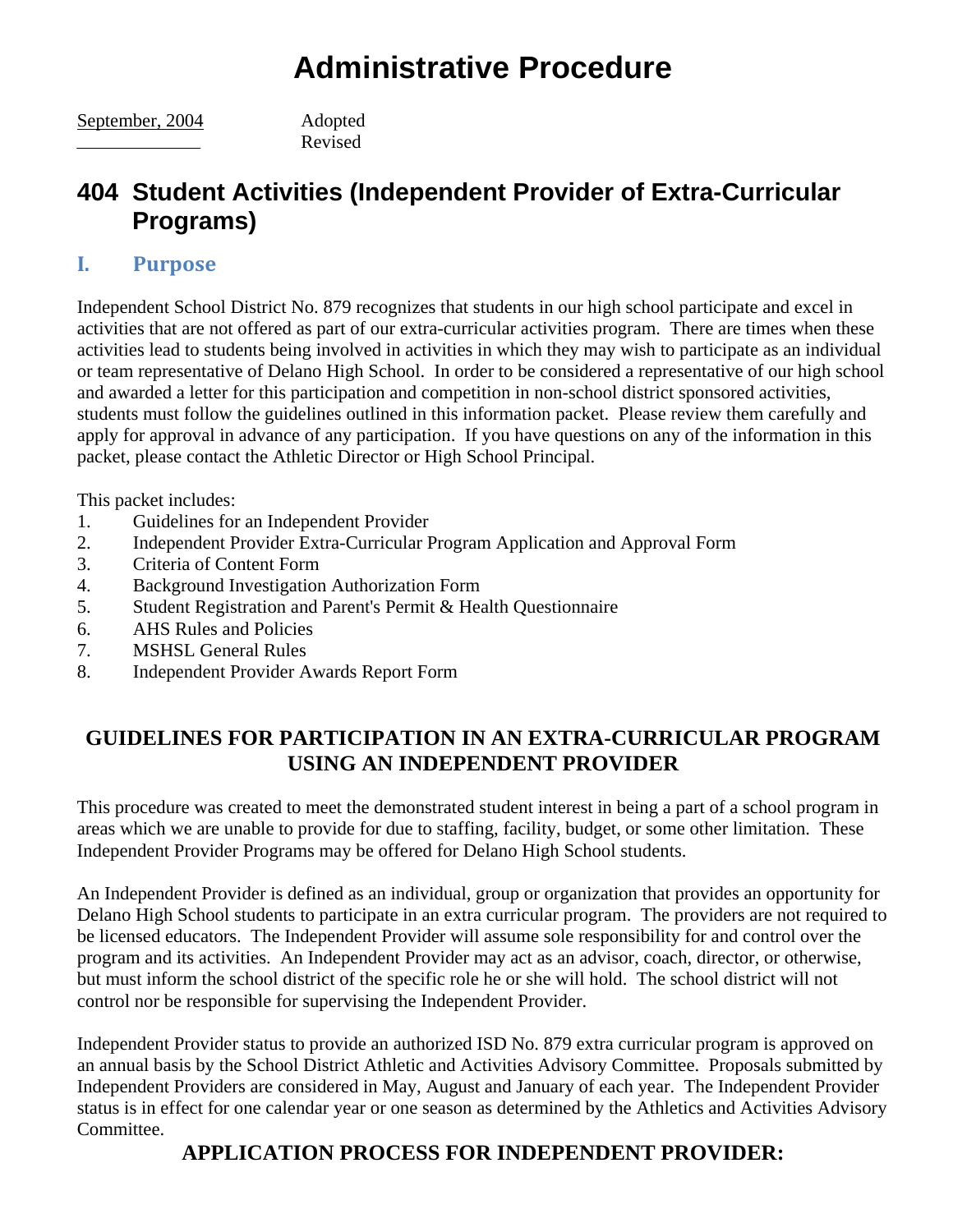- 1. Organizations/individuals interested in applying for Independent Provider status should contact the Athletic Director at Delano High School to receive an information packet.
- 2. The Independent Provider must complete and submit the following items to the Activities Office:
	- a. Independent Provider Extra Curricular Program Application and Approval Form
	- b. Criteria of Content Form
	- c. Background Investigation Authorization Form and \$15.00 fee for each coach/advisor
	- d. Proof of workers compensation coverage and liability insurance required by school district
	- e. A complete schedule of activities
- 3. The program content must meet the criteria for awards as outlined in handout. The provider will include a description of how each of the criteria will be met. Subsequent approval of the Independent Provider proposal is dependent upon rigorous adherence to school district guidelines.
- 4. The Independent Provider applicant shall provide the school district with written authorizations for criminal background checks that will be done on all employees or volunteers who will be working with Delano High School students. The Independent Provider shall bear the cost of the background checks for its personnel.

#### **ADMINSTERING AN INDEPENDENT PROVIDER EXTRA CURRICULAR PROGRAM**

- 1. The Athletic Director will provide a copy of its Student Registration form to the Independent Provider. The purpose of this form is to assure that students and parents/guardians understand the responsibilities that must be assumed when participating in an extra curricular program conducted by an Independent Provider. Independent Providers must submit complete Student Registration Forms, Parent's Permit and Health Questionnaires and registration fees to the Athletic Director prior to the student participating in events and/or practices.
- 2. The Independent Provider must provide a 5" x 7" team photo by February 1 to the yearbook advisor for publication in the Delano High School yearbook.
- 3. Within five days of the completion of the program's season, The Independent Provider will submit their Awards Report Form to the Athletic Director so that school awards may be prepared.

 Delano High School Independent Provider Information Packet

#### **INDEPENDENT PROVIDER EXTRA CURRICULAR PROGRAM**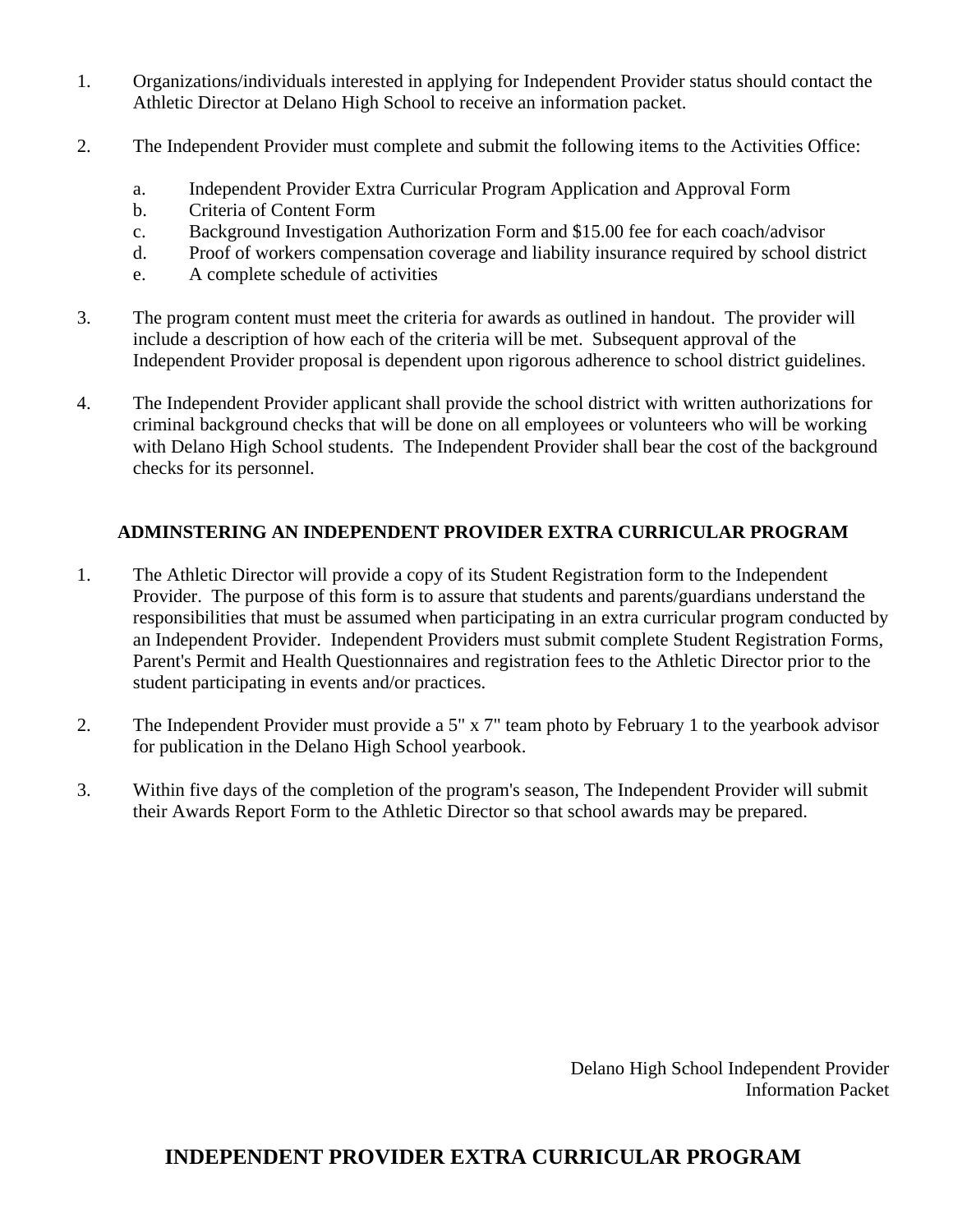## **APPLICATION AND APPROVAL FORM**

| Date: |                                                                                                           |
|-------|-----------------------------------------------------------------------------------------------------------|
|       |                                                                                                           |
|       |                                                                                                           |
|       | Address: <u>City State</u> Zip                                                                            |
|       | E-mail Address:______________________________Day Phone:____________________Evening Phone:________________ |

#### **Program Content Criteria**

- 1. Program offerings must be within the mission of the school district and consistent with community standards and values.
- 2. The program may not duplicate an existing high school extra curricular program.
- 3. Participation in Delano High School special events, competitions and pep fests will be approved by the Activities Director or designee only when school sponsored activities are not schedules to perform and the Independent Provider has met all school district and student activities guidelines for approval.
- 4. The Independent Provider will provide to the school district written authorization for criminal background checks and a \$12.00 background check fee on all employees who will be working with the students.
- 5. The Independent Provider will provide to the school district proof of adequate liability insurance with at least one million dollars coverage to provide for the safety of the student participants naming Independent School District No. 879 as an additional insured party. Adequacy of coverage will be determined by the school district after a thorough examination of the insurance policy. Additional proof may be necessary upon request.
- 6. The Independent Provider will provide to the school district proof of adequate worker's compensation coverage.
- 7. The School District will provide copies of its Sexual, Racial, Religious Harassment and Violence policies to the Independent Provider for distribution to all personnel who will be working with the students. These policies must be followed for the agreement to continue.
- 8. All students participating in this program will be currently enrolled students of Delano High Schools. Students enrolled in grades below grade 9 are not eligible for this program. Any exceptions to this policy will be examined by the Athletic Director or High School Principal on a case-by-case basis.
- 9. If a team competition is involved, all of the student participants must be Delano High School Students.
- 10. If students compete only on an individual basis, students from other schools may be in the program, but only District 879 students will be eligible for Delano High School awards.
- 11. All students will be responsible for all school district and MSHSL rules and policies concerning student activities including, but not limited to, attendance, conduct, scholastic standing, and other eligibility requirements.

Delano High School Independent Provider Information Packet

12. Student participants will be eligible to receive school awards. To be eligible to receive a varsity chenille the participant must meet the following criteria: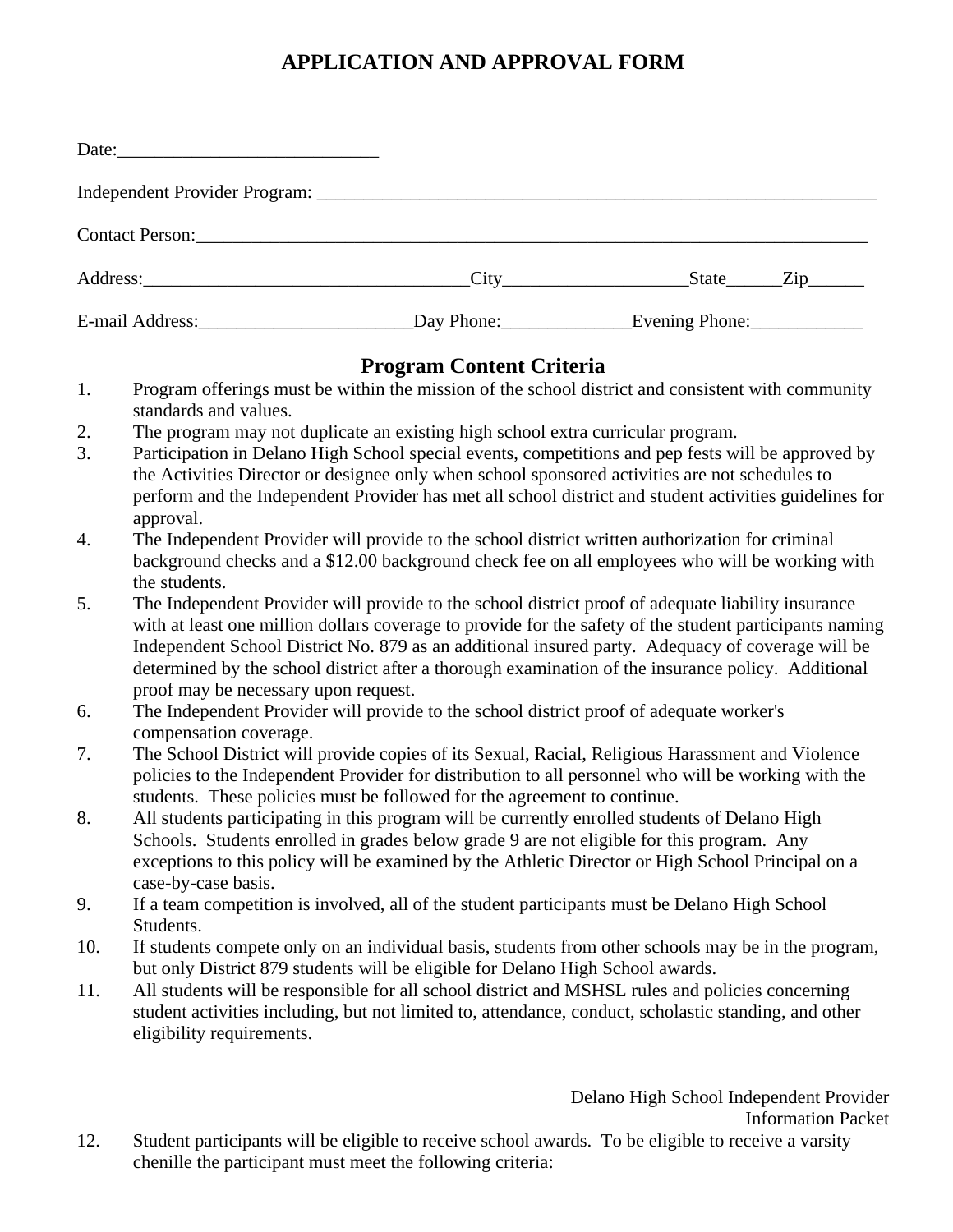- $\triangleright$  There must be at time commitment roughly equivalent to other Delano High School activities of at least 150 hours during the "season" of participation.
- $\triangleright$  There must be "publicness" to the activity in the form of contests, performances, etc.
- ¾ The participation must be at an "advanced" as opposed to "entry" level.
- 13. All costs associated with the programs will be borne by the Independent Provider or by the participants on a tuition basis.
- 14. In general the activities of the program will be conducted at the site of the Independent Provider, but District facilities may be used on an availability basis at the applicable rental rate if appropriate, as determined by representatives of the school district.

#### **Delano High School Office of Student Activities Use Only**

- The proposed offering is consistent with the district's mission and with the communities' values and standards.
- The Independent Provider has provided programming documentation to show that the criteria will have been met by the end of the season (completed criteria of content form).
- \_\_\_\_\_\_The Independent Provider has provided written authorization for criminal background checks and \$15.00 fees of all employees working with students.
- \_\_\_\_\_\_The Independent Provider has provided proof of insurance.
- \_\_\_\_\_\_The Independent Provider has provided proof of adequate workers compensation coverage.
- \_\_\_\_\_\_The Independent Provider has provided a complete schedule of activities for the program.
- \_\_\_\_\_\_The Independent Provider has distributed copies of School District 879's Sexual, Racial, Religious Harassment and Violence policies to its employees.

This application is:

- Approved (All criteria have been met.)
- \_\_\_\_\_ No Approved

Additional Comments:

 Delano High School Independent Provider Information Packet

## **DELANO HIGH SCHOOL ACTIVITIES PROGRAM INDEPENDENT PROVIDERS**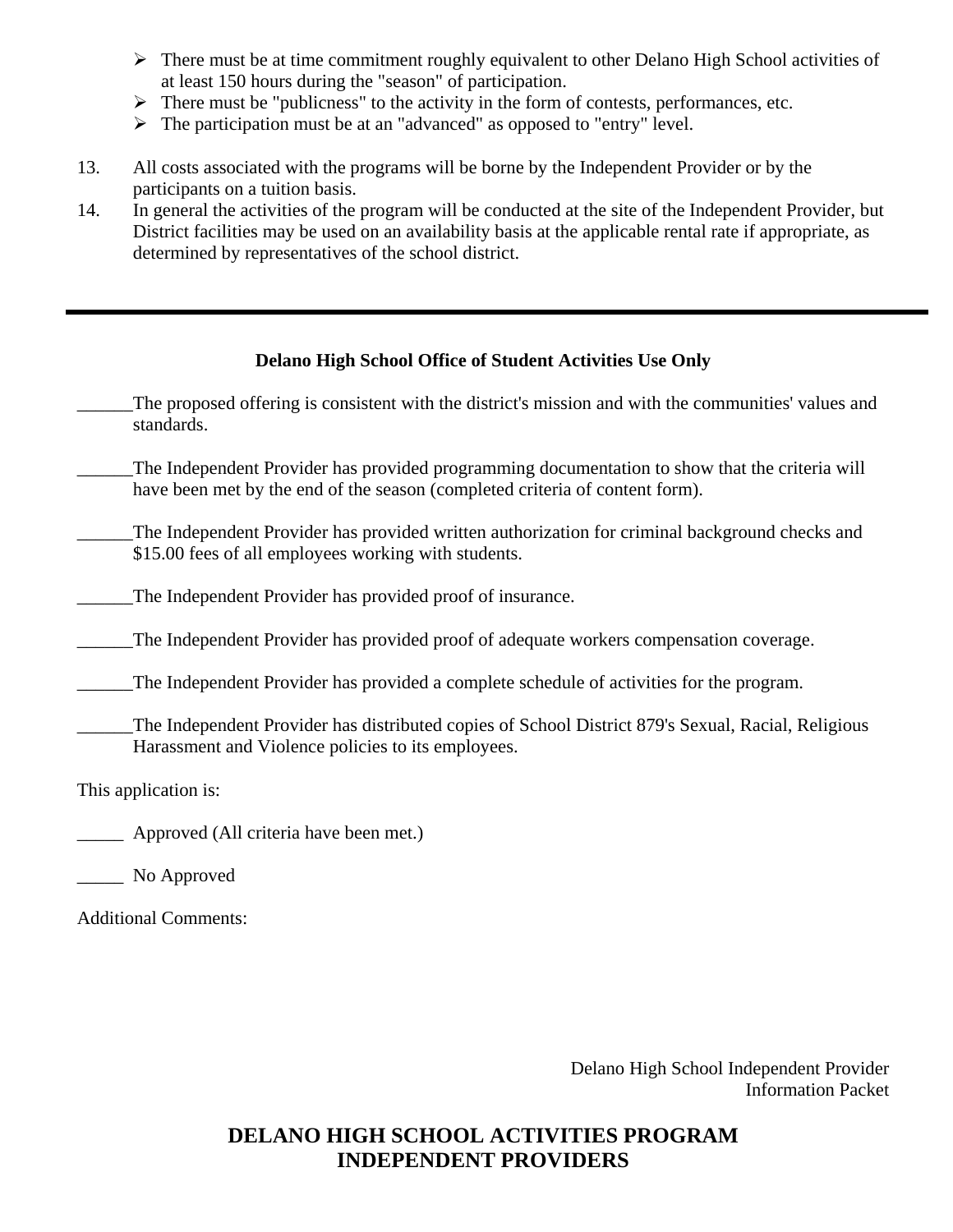### **CRITERIA CONTENT FORM**

Name of Activity:\_\_\_\_\_\_\_\_\_\_\_\_\_\_\_\_\_\_\_\_\_\_\_\_\_\_\_\_\_\_\_\_\_\_\_\_\_\_\_\_\_\_\_\_\_\_\_\_\_\_\_\_\_\_\_\_\_\_\_\_\_\_\_\_\_\_\_\_\_\_\_ Contact Person: Phone:\_\_\_\_\_\_\_\_\_\_\_\_\_\_\_\_\_\_\_\_\_\_\_\_\_\_\_\_\_\_\_\_\_\_\_\_\_\_\_

1. Attach documentation that demonstrates how the time requirement (at least 150 hours) will be met.

2. Demonstrate how the requirement for public contests, performances, and/or competitions will be met.

3. Demonstrate how the criteria for level of performance will be met.

 Delano High School Independent Provider Information Packet

#### **Criminal History Background Check Authorization**

Please provide the following information and PRINT CLEARLY or type.

| NAME (Last, First, Complete Middle Name) | Social Security | sex |
|------------------------------------------|-----------------|-----|
|                                          | Number          |     |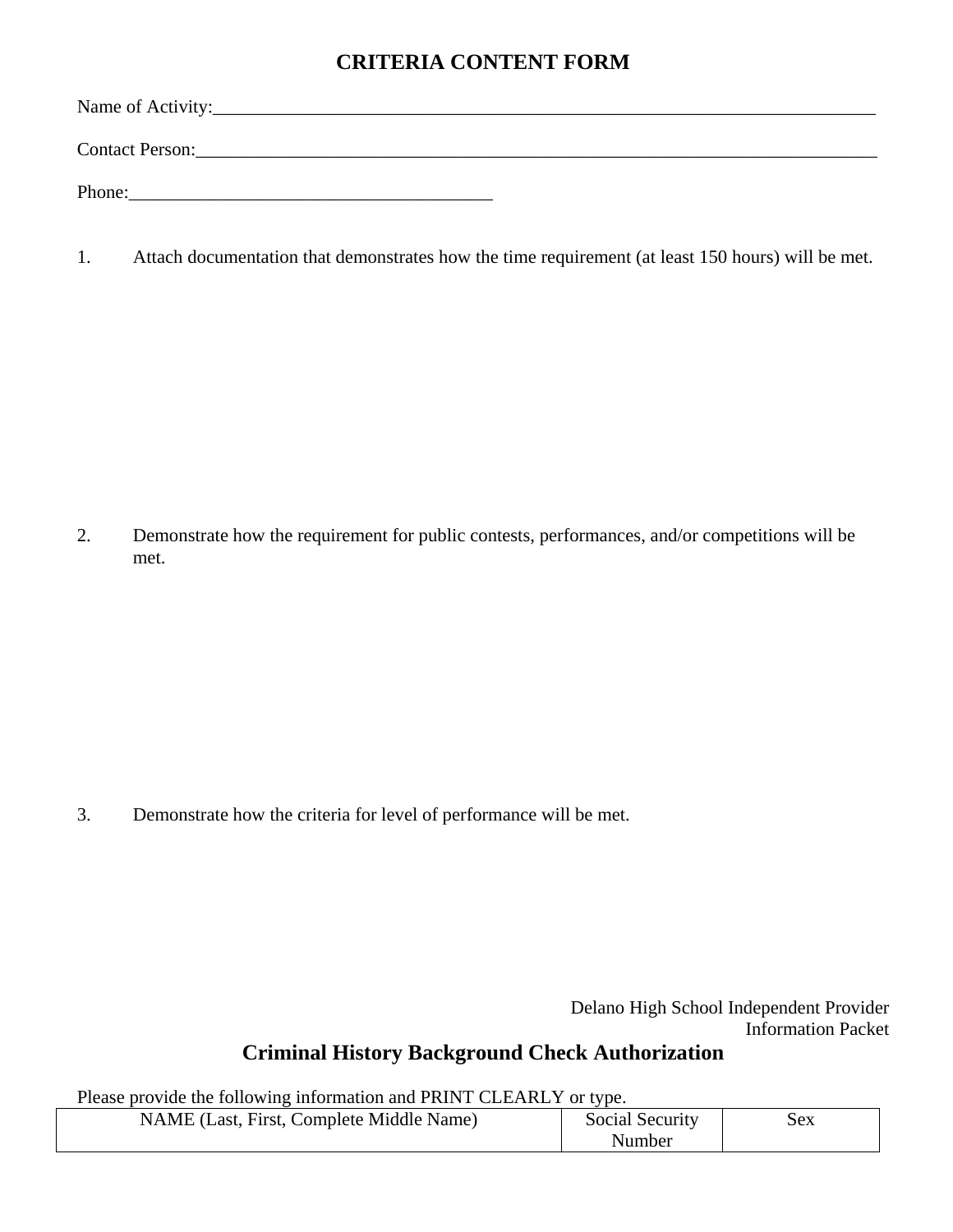|                                                                            |                      |  |                                    |  |              | M or F   |
|----------------------------------------------------------------------------|----------------------|--|------------------------------------|--|--------------|----------|
| Current Address - number of years/months at this address                   |                      |  | City                               |  | <b>State</b> | Zip Code |
|                                                                            |                      |  |                                    |  |              |          |
| Maiden or Previous names Ever Used                                         |                      |  | <b>Telephone Number</b>            |  |              |          |
|                                                                            |                      |  |                                    |  |              |          |
| <b>Drivers License Number</b>                                              | <b>Birth Date</b>    |  | Birth Place (City, State, Country) |  |              |          |
|                                                                            |                      |  |                                    |  |              |          |
| Date of Employment                                                         |                      |  | <b>Job Title</b>                   |  |              |          |
|                                                                            |                      |  |                                    |  |              |          |
|                                                                            | Racial/Ethnic Status |  |                                    |  |              |          |
| African American Asian/Pacific Islander Caucasian Hispanic Native American |                      |  |                                    |  |              |          |

#### List the last three (3) addresses (most current first) where you have previously resided

| Address<br>Number of years/months at this | City | State | Zip Code |
|-------------------------------------------|------|-------|----------|
| Address<br>Number of years/months at this |      |       |          |
| Address<br>Number of years/months at this |      |       |          |

Have you completed a similar form in the past three (3) months? YES NO

**Acknowledgment and Authorization** 

I hereby acknowledge that I have read and understood the ISD No. 879 Criminal History Background Check Notice. I hereby authorize the Minnesota Bureau of Criminal Apprehension to release to the Human Resources Department of Delano Public Schools all data pertaining to criminal convictions and arrests in accordance with M.S. 123B03, 299C.62, and 13.05. I understand that this authorization to release information will expire one (1) year from the date of my signature given below. In some instances, Delano Public Schools my request authorization to complete a national check by the Federal Bureau of Investigation and my authorization for such a check is also given.

I certify that all of the information I have provided for this criminal background check is true and complete to the best of my knowledge.

Signature\_\_\_\_\_\_\_\_\_\_\_\_\_\_\_\_\_\_\_\_\_\_\_\_\_\_\_\_\_\_\_\_\_\_\_\_\_\_\_\_\_\_\_\_\_\_Date\_\_\_\_\_\_\_\_\_\_\_\_\_\_\_\_\_\_\_\_\_\_\_\_\_\_\_

Delano High School Independent Provider Information Packet

#### **DELANO HIGH SCHOOL ACTIVITIES REGISTRATION FORM**

This form must be completed and returned to the Activities office before the student will be permitted to practice or play.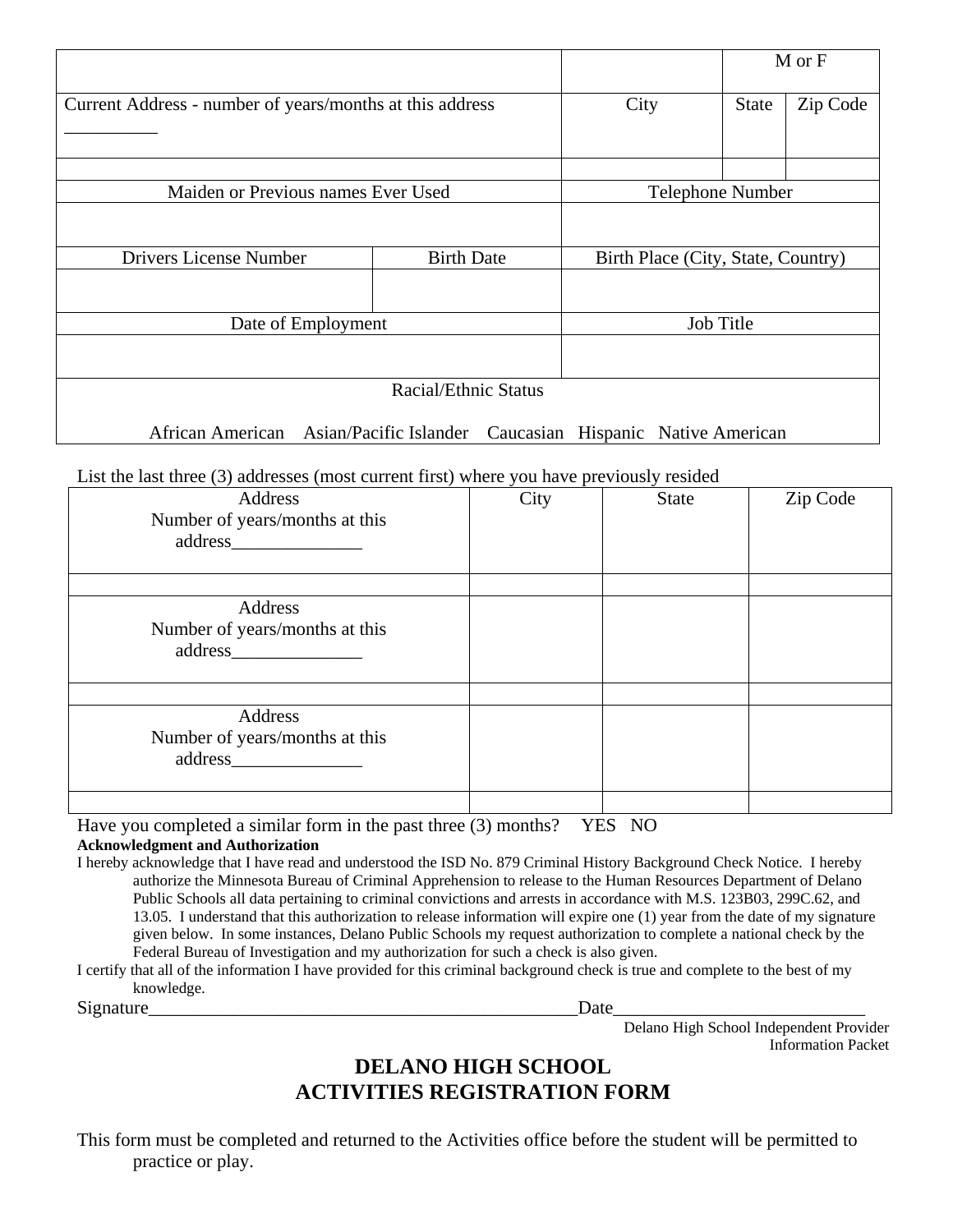| Mother's Name: More Phone: More Phone: Mork Phone: Mork Phone: |  |  |  |
|----------------------------------------------------------------|--|--|--|
|                                                                |  |  |  |
|                                                                |  |  |  |
|                                                                |  |  |  |
|                                                                |  |  |  |

Permission is hereby granted to the attending physician to proceed with any medical or surgical treatment, x-ray examinations, and immunizations for the above named student. In the event of serious illness, the need for major surgery, or significant accidental injury, I understand that an attempt will be made by the attending physician to contact me in the most expeditious means possible. If said physician is not able to communicate with me, the treatment necessary for the best interest of the student may be given. In the event that an emergency arises during a practice session, an effort will be made to contact parents or guardians as soon as possible. Permission is also granted to the athletic trainer or coach to provide needed emergency treatment to this student prior to his admission to a medical facility.

| Parent/Guardian                                                                              |                                                                                                                                                                                                      |                                                                                                                                    |  |
|----------------------------------------------------------------------------------------------|------------------------------------------------------------------------------------------------------------------------------------------------------------------------------------------------------|------------------------------------------------------------------------------------------------------------------------------------|--|
|                                                                                              |                                                                                                                                                                                                      | Date                                                                                                                               |  |
| Non-parent to notify in case of                                                              |                                                                                                                                                                                                      |                                                                                                                                    |  |
|                                                                                              |                                                                                                                                                                                                      |                                                                                                                                    |  |
|                                                                                              | Family Physician<br>Family Physician                                                                                                                                                                 |                                                                                                                                    |  |
|                                                                                              |                                                                                                                                                                                                      |                                                                                                                                    |  |
| <b>Activities Insurance Waiver</b>                                                           |                                                                                                                                                                                                      |                                                                                                                                    |  |
| student.                                                                                     | I fully understand that ISD 879 DOES NOT provide insurance for my student while participating in<br>interscholastic activities and that it is my responsibility to provide insurance coverage for my |                                                                                                                                    |  |
|                                                                                              |                                                                                                                                                                                                      |                                                                                                                                    |  |
|                                                                                              |                                                                                                                                                                                                      |                                                                                                                                    |  |
|                                                                                              |                                                                                                                                                                                                      |                                                                                                                                    |  |
| Web Site                                                                                     |                                                                                                                                                                                                      |                                                                                                                                    |  |
|                                                                                              | I authorize District 879 to use my student's picture and/or name on the District 879 Web Site.                                                                                                       |                                                                                                                                    |  |
|                                                                                              |                                                                                                                                                                                                      |                                                                                                                                    |  |
|                                                                                              | <b>Refund Policy</b>                                                                                                                                                                                 |                                                                                                                                    |  |
|                                                                                              | Beginning of season to 1 week - Full Refund                                                                                                                                                          |                                                                                                                                    |  |
|                                                                                              | 1 Week of season through season's end - No Refund                                                                                                                                                    |                                                                                                                                    |  |
| Participant must initiate refund process by contacting the Activities Office for processing. |                                                                                                                                                                                                      |                                                                                                                                    |  |
|                                                                                              | ALL REFUNDS ARE BY DISTRICT 879 CHECKS ONLY                                                                                                                                                          |                                                                                                                                    |  |
|                                                                                              |                                                                                                                                                                                                      | NO REFUNDS WILL BE GIVEN AFTER THE CONCLUSION OF THE REGULAR SEASON                                                                |  |
| OFFICE USE ONLY                                                                              |                                                                                                                                                                                                      |                                                                                                                                    |  |
|                                                                                              |                                                                                                                                                                                                      |                                                                                                                                    |  |
|                                                                                              |                                                                                                                                                                                                      |                                                                                                                                    |  |
|                                                                                              |                                                                                                                                                                                                      |                                                                                                                                    |  |
| DEPARTMENT CLEARANCE                                                                         |                                                                                                                                                                                                      |                                                                                                                                    |  |
|                                                                                              |                                                                                                                                                                                                      | The student has turned in all eligibility and insurance information, paid fee and is cleared to participate in practices, contests |  |
|                                                                                              |                                                                                                                                                                                                      |                                                                                                                                    |  |